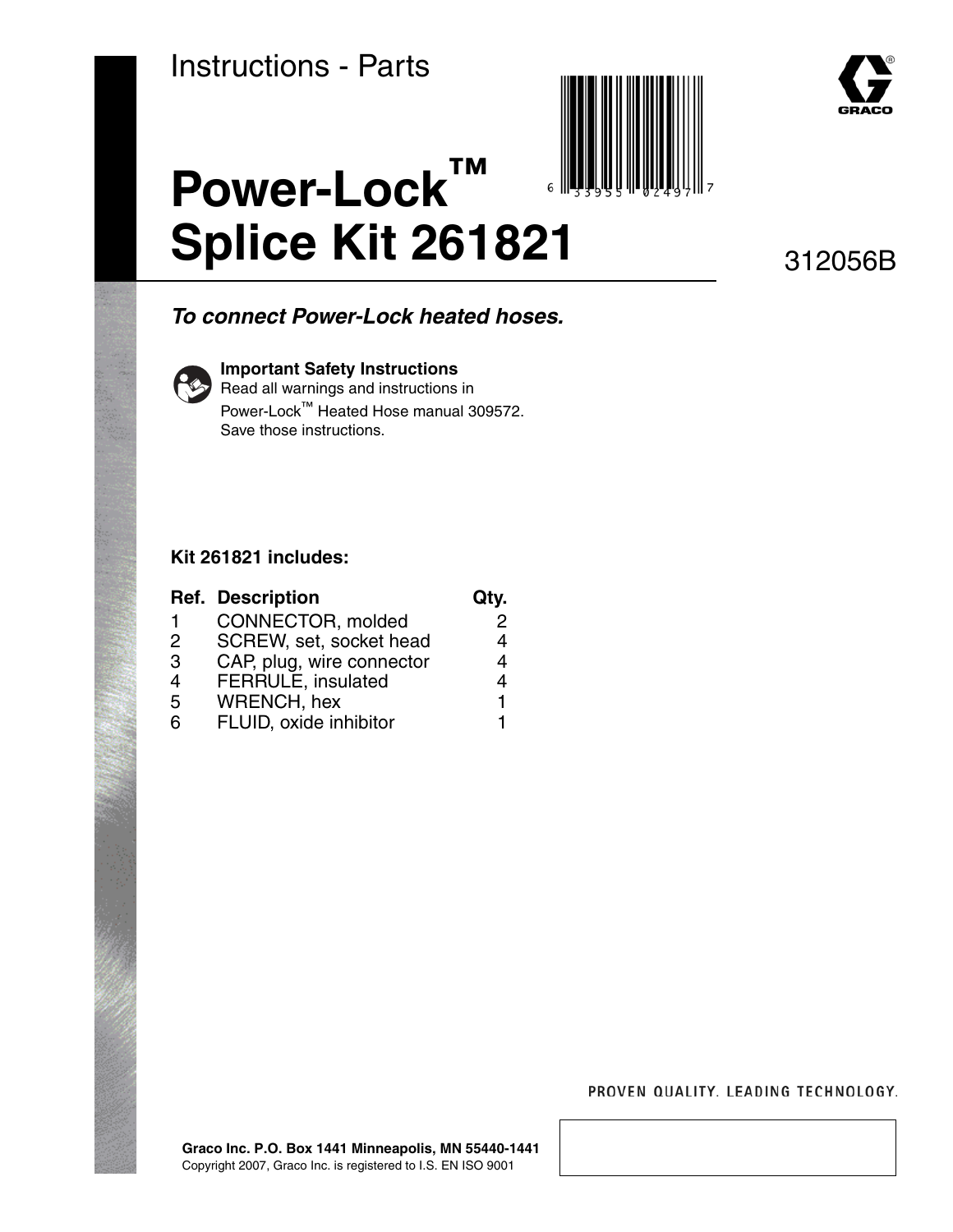

that may cause electric shock or other serious injury if work is not performed correctly. Be sure to shut off all power to the equipment before servicing.

- 1. Turn main power off.
- 2. If necessary, remove white connector from heated hose wires.
	- a. Remove strain relief, if necessary.
	- b. Use a sharp scissors to cut off white connector directly behind connector.



3. Use a sharp scissors to strip all four 5/8 in. (15.9 mm) wires from wire end. See Strip Length Gage.



- Be careful not to cut or nick copper strands. If more than five strands are cut or nicked, trim wire and re-strip.
- New hoses are pre-stripped at correct length; remove insulation to expose bare wire.
- a. Ensure strip length is correct by fitting ferrule (4) over exposed wire. Ferrule should be flush with wire end. See [FIG.](#page-1-0)  [3](#page-1-0).
- On some older heated hoses wire insulation will not fit inside ferrule insulator. In these cases, use scissors to split and remove ferrule insulator.
- b. If wire is short of ferrule (4) end, adjust strip length accordingly. If bare wire is protruding from ferrule, trim flush to ferrule end. See [FIG. 3](#page-1-0).



# <span id="page-1-0"></span>**FIG. 3: Wire Length**

- c. Remove ferrule (4) and apply oxide inhibitor (6) to bare wire. See [FIG. 4](#page-1-1).
- d. Insert wire in ferrule (4) and apply more oxide inhibitor (6) to ferrule and wire end. See [FIG. 4.](#page-1-1)



<span id="page-1-1"></span>**FIG. 4: Remove and Reinstall Ferrule**

(C) TI9769a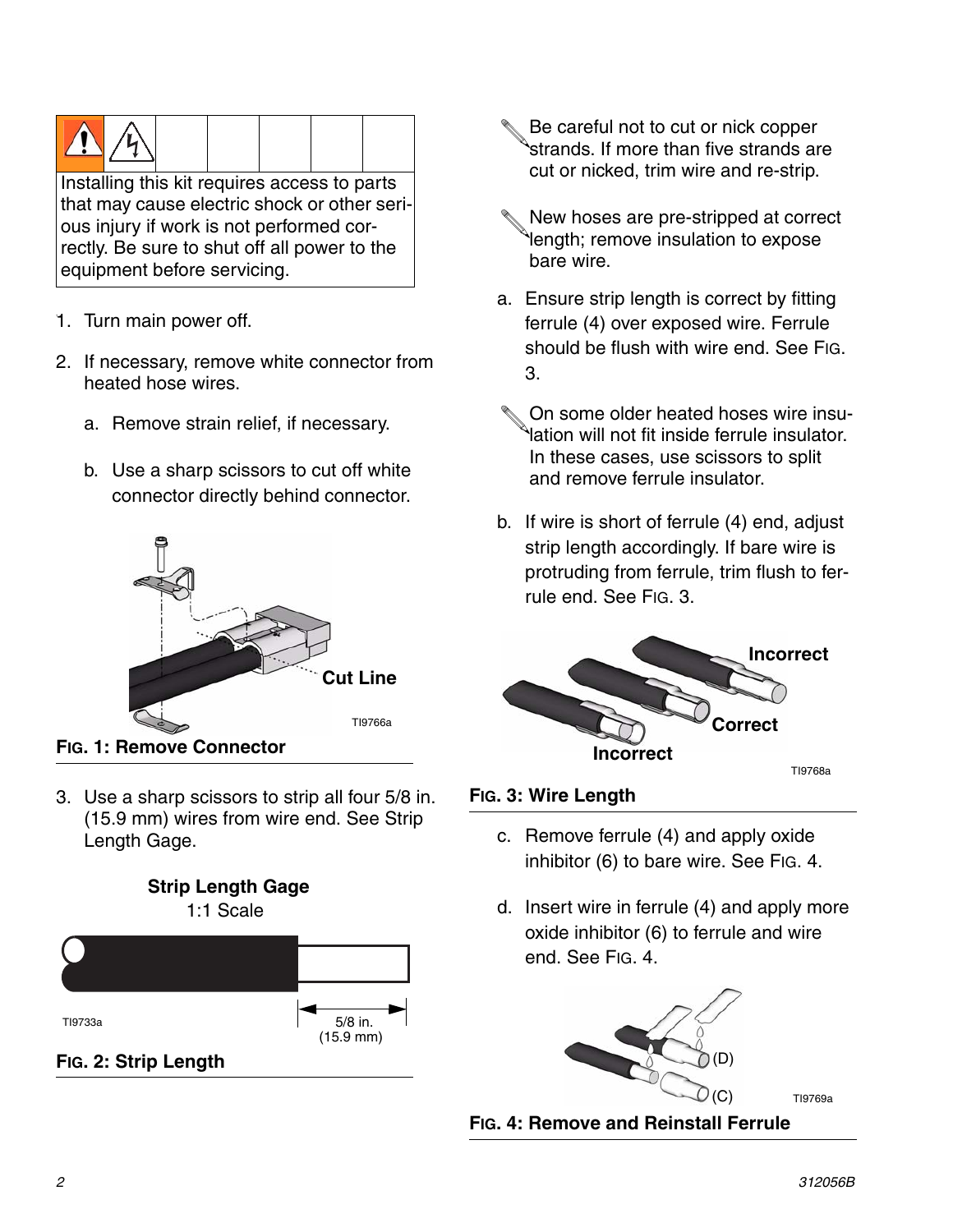- 4. Pair wires as follows: A-Hose to A-Hose; B-Hose to B-Hose.
	- When connecting first hose section to proportioner, wire pairing does not make a difference.
	- a. Insert one wire from heated hose into connector (1). Ensure that ferrule is mating with connector insert. See [FIG. 5](#page-2-0).



TI9770a

TI9779a

<span id="page-2-0"></span>**FIG. 5: Insert Wire and Setscrew**

- b. Thread in setscrew (2) and use hex wrench (5) to torque setscrew to 60 in-lbs (6.78 N•m).
- To reach approximately 60 in-lbs (6.78 N•m), complete 4.5 revolutions with hex wrench after setscrew comes in contact with ferrule (4).



**FIG. 6: Torque Setscrew**

c. Insert remaining wire from pair into connector (1); ensure proper insertion depth. Thread setscrew (2) and torque to 60 in-lbs (6.78 N•m); see sub-step B. See [FIG. 5](#page-2-0) and FIG. 6.

- d. Repeat sub-steps A through C for remaining wire pair.
- e. Re-torque all four setscrews (2) to 60 in-lbs (6.78 N•m).
- When torqued to 60 in-lbs (6.78 N•m) setscrews will be approximately flush with connector. See FIG. 7.
- f. Insert cap plugs (3) over setscrews (2). See FIG. 7.



# **FIG. 7: Re-torque and Install**

g. Wrap connector (1) and wire on each side of connector in black electrical tape to help seal out moisture. Ensure 1 in. (25.4 mm) of wire on each side of connector is wrapped.